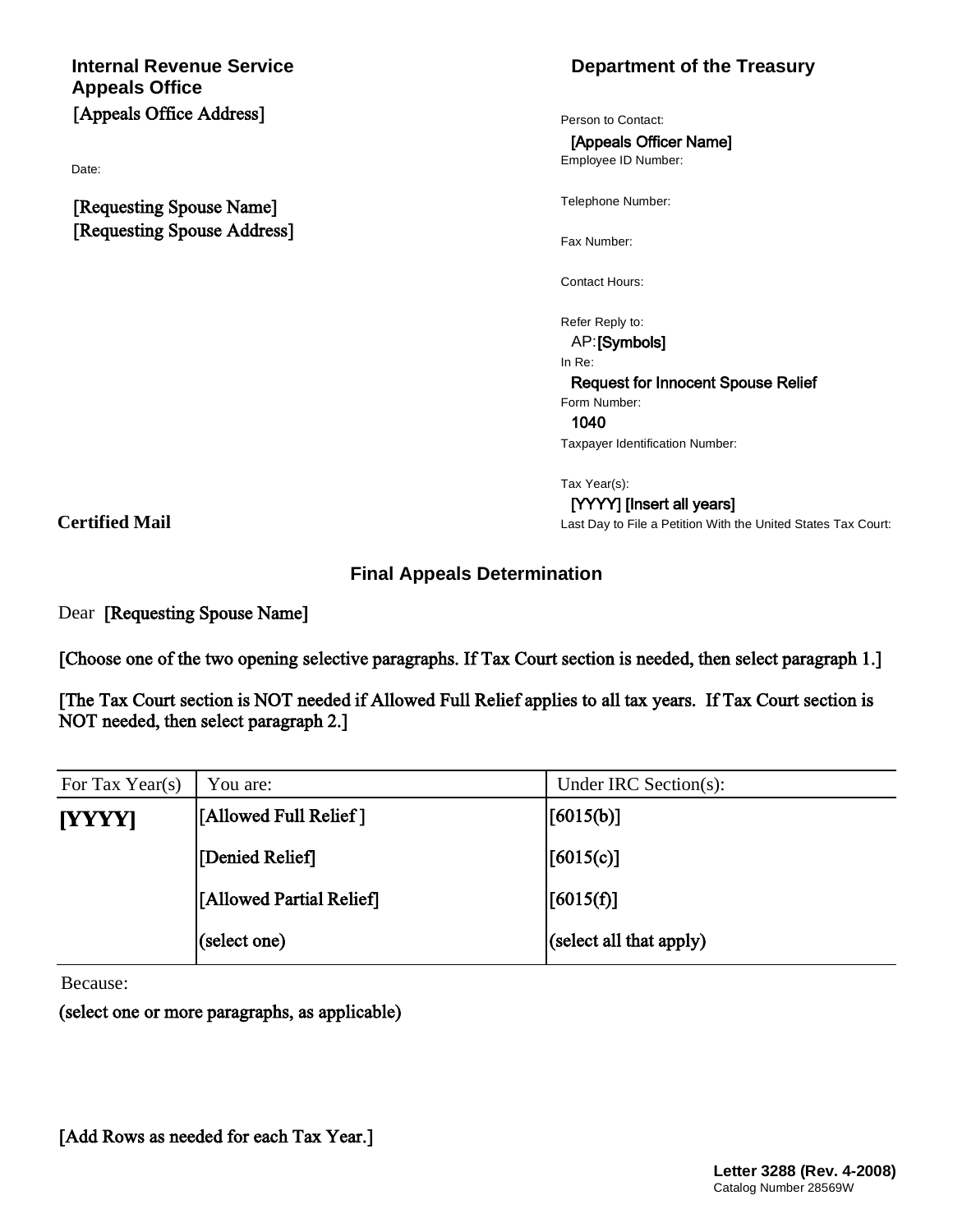(If Allowed Full Relief is selected for all tax years, DO NOT select the Tax Court section; instead, select the following paragraph:)

**[You are allowed full relief; you don't have to take any further action.]** 

 $S(\text{Select the following paragraph if an allocation worksheet is attached.)}$ 

**See the enclosed allocation worksheet for information about how we separated the tax liability.**  $(Tf$  **applicable, select the Refund section:)** 

#### **(Refund section) ABOUT YOUR REFUND:**

| For Tax Year(s) | You are:                                              |  |
|-----------------|-------------------------------------------------------|--|
| <b>[YYYY]</b>   | [Not Allowed a Refund]                                |  |
|                 | [Allowed a Refund in the amount of \$(insert amount)] |  |
|                 | $ $ (select one)                                      |  |

Because:

 $\epsilon$  **select one or more paragraphs, as applicable)** 

### **[Add Rows as needed for each Tax Year.]**

What to Do if You Disagree With Our Decision:

If you disagree with our decision, you can file a petition with the United States Tax Court to review our denial. You must file your petition within 90 days from the date of this letter. If you intend to file a petition, you should do so promptly. PLEASE NOTE: The law sets the time you are allowed to file your petition; the IRS cannot change the time period. The law requires the Service to continue to charge interest and the failure to pay penalty (if it applies) on any unpaid taxes.

Send your petition and a copy of this letter within 90 days from the date of this letter to:

United States Tax Court 400 Second Street, NW Washington, DC 20217

A copy of this letter is provided for your convenience. Keep the original letter for your records. Make sure your envelope has the proper address and postage.

In addition to the regular procedures for filing a petition, the United States Tax Court has simplified procedures for small cases. You are eligible for the small case procedures if the total relief sought in the petition, i.e., the amount of tax, interest, and penalties, including accrued but unassessed interest and penalties for all years, does not exceed \$50,000, calculated as of the date the petition is filed. If you use the simplified procedure, you cannot appeal the Tax Court's decision. To get a copy of the rules for filing a petition, write to: Clerk, United States Tax Court, at the Tax Court address shown above, or access the Tax Court website at [www.ustaxcourt.gov.](http://www.ustaxcourt.gov)